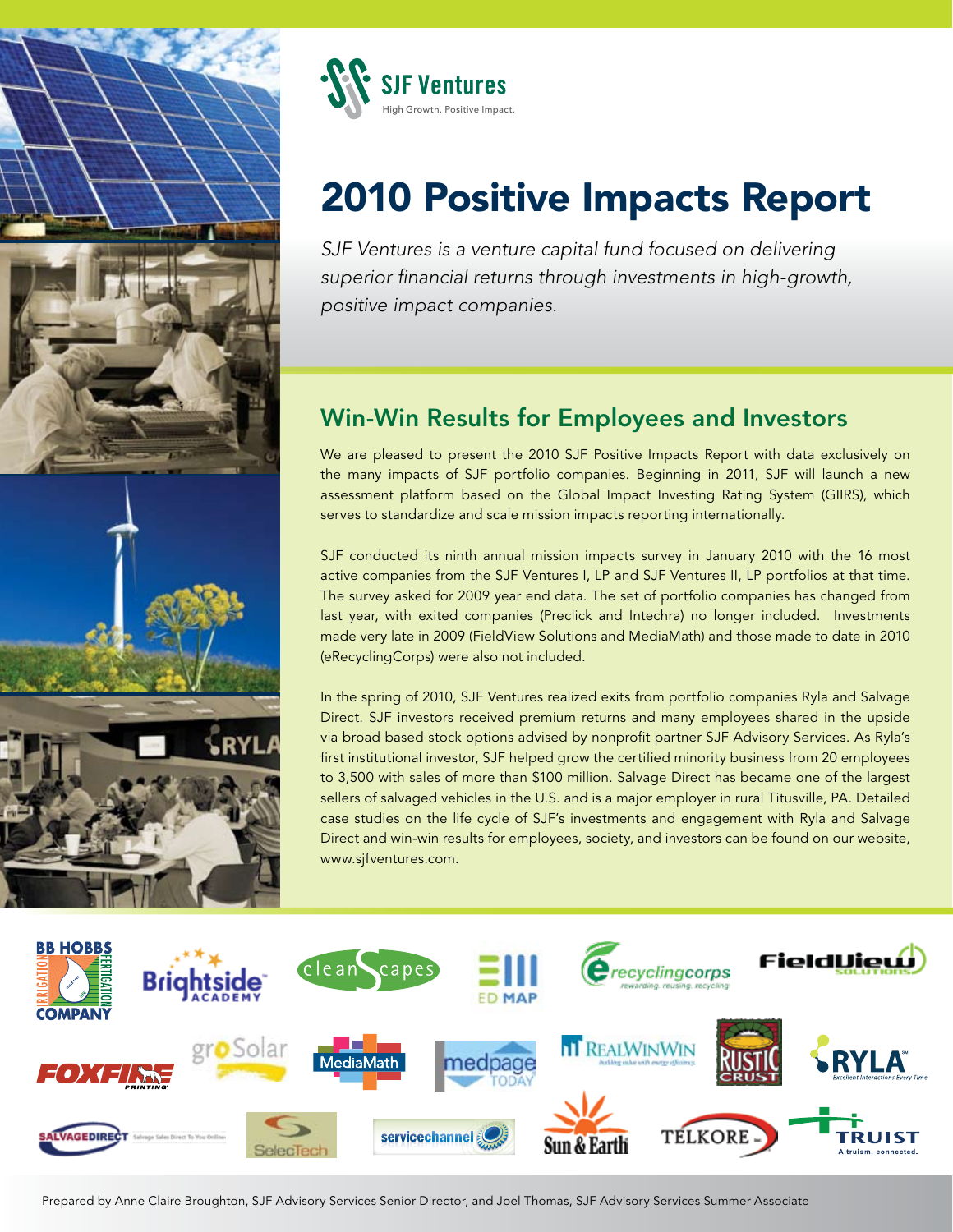### SJF Portfolio Results

#### Cleantech Innovation

- Salvage Direct recovered more than 42,000 cars, boats, RVs, and other damaged vehicles in 2009
- SelecTech recycled more than 150 tons of waste plastic in the manufacturing of their products
- groSolar distributed and installed 11 MW of solar electric and solar thermal systems for homes and businesses
- Cleanscapes recycled more than 90 tons of organics and commingled recyclables in 2009. In addition, the firm converted more than half their fleet of trucks from diesel to clean burning compressed natural gas, regularly offers waste audits to commercial customers to identify opportunities to divert more materials, and recently sponsored a waste reduction contest for Seattle's five boroughs
- Foxfire Printing and Packaging recycled 166,600 lbs of paper
- Rustic Crust replaced lighting throughout its facility to consume less energy
- BB Hobbs product helps its agricultural customers achieve higher yields with less water and fertilizer
- RealWinWin provided energy efficient consulting for more than 20 million square feet of commercial real estate

*"We have one employee that started as an entry level street maintenance employee and is now earning top wage as a waste collection driver."*

*– Cleanscapes*

#### Employment

SJF portfolio companies employ over 6,000 people with 4,877 new jobs created after SJF investment. In 2009, 71% were from minority groups and 63% were women.

The SJF investment dollars per new job created is \$3,760. Combined with partner investors, total investment dollars per new job is \$23,302, compared with \$92,136 per new job created by the federal stimulus package.1 The number of jobs retained in 2009 was 1,535, up from 1,230 in 2008. There was a significant increase in new jobs, with 886 jobs created in 2009 alone, led by Ryla with 1,529 new jobs and Cleanscapes with 157 new jobs.



SJF continued to achieve substantial results in 2009 in reaching its target population of entry-level employees, defined as those earning at or below 80% of the area median income by the community development venture capital industry.2 Of the companies reporting 2009 data, 88% of their employees were below 80% of the area median income.

SJF's portfolio companies not only employ entry-level workers but also help hard-working employees create wealth and raise their standard of living. During 2009, 64% of the portfolio companies increased their average entry-level wage as compared to 2008.3 The average portfolio company entry-level wage increased from \$12.47 in 2008 to \$16.72 in 2009.

3. Does not include Brightside Academy or ServiceChannel

<sup>1.</sup> Council of Economic Advisors. Office of President Obama. http://www.whitehouse.gov/ administration/eop/cea/

<sup>2.</sup> The Community Development Venture Capital Alliance convened the Return on Investment project in 2004 to develop a standardized set of metrics for measuring social and environmental impacts and the result was the Measuring Impacts Toolkit; SJF was a participant in the project.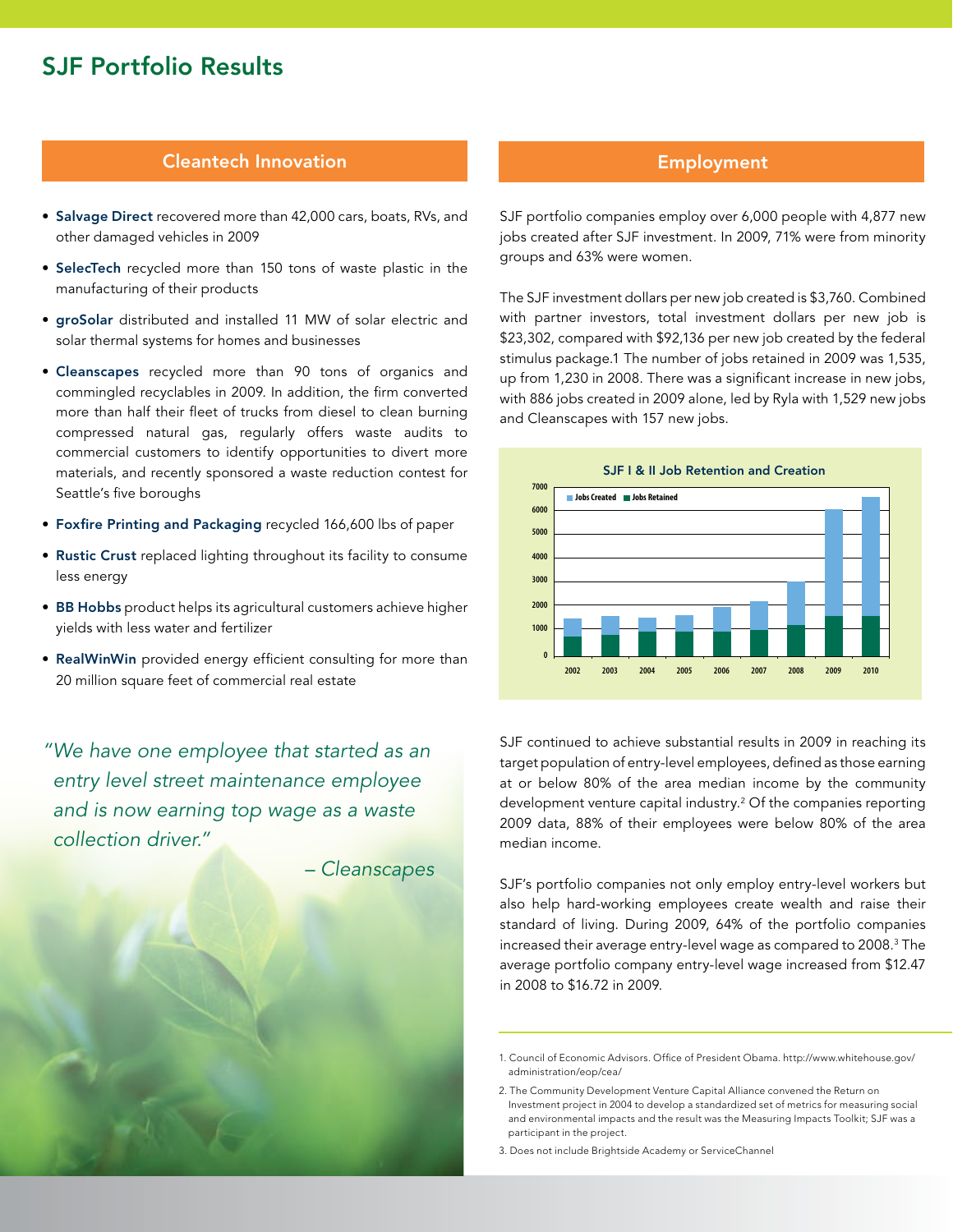#### **Benefits**

In 2009 SJF portfolio companies maintained or increased benefits offered. Of the 15 portfolio companies responding, 100% provided some health care coverage, including one offering 100% employerpaid health insurance, and seven more offering 70% to 90% employerpaid insurance. This is significant as SJF's portfolio companies have maintained their commitment to health care coverage, even in the face of rising health care costs and a tough economy. In contrast, the national average percentage of employment-based insurance fell to 58.5 % in 2008 from 59.3% in 2007.4 Following is a breakdown of coverage of the health care premium by portfolio companies.



In addition to health insurance coverage, 13 of the 15 SJF portfolio companies that responded offered dental insurance, similar to 2008. SJF's portfolio companies continue to demonstrate their commitment to quality jobs and benefits while increasing their competitiveness in the marketplace.

| <b>Benefits Statistics</b>              | # of Portfolio<br>Companies | % of Portfolio<br>Companies |
|-----------------------------------------|-----------------------------|-----------------------------|
| 100% Health Care Premium Coverage       | 1                           | 6%                          |
| 70 to 90% Health Care Premium Coverage  | 7                           | 44%                         |
| 50 to 69% Health Care Premium Coverage  | 6                           | 38%                         |
| % Health Care Premium Coverage Varies   | 2                           | 12%                         |
| No company-wide health coverage offered | $\Omega$                    | 0%                          |
| Total                                   | 16                          | 100%                        |

- 4. Locke, Carmen, Bernadette D. Proctor, and Jessica Smith, U.S. Census Bureau, Current Population Reports, P20, *Income, Poverty, and Health Insurance Coverage in the United States*: *2008*, U.S. Government Printing Office, Washington, DC, 2009. (http://www. docstoc.com/docs/11087842/Income-Poverty-and-Health-Insurance-Coverage-in-the-United-States-2008)
- 5. Kaiser Family Foundation. Employee Health Benefits 2009 Survey. http://ehbs.kff. org/?page=charts&id=2&sn=17&p=1

*"Several of our employees now have a more empowering work situation as well as higher pay than with their prior employer." – Selectech*

Wealth building opportunities in the form of broad-based stock option plans, profit sharing, or retirement plans (401k) are currently offered at twelve SJF portfolio companies. Furthermore, portfolio companies are increasingly offering more types of benefits, such as Employee Assistance Plans, Flexible Spending Accounts, and home buying and childcare assistance, to their employees. These outstanding assistance programs and wealth building opportunities illustrate the kind of jobs SJF aims to help create in its portfolio companies.



*"Our culture is what makes us a special place to work." – Ed Map*